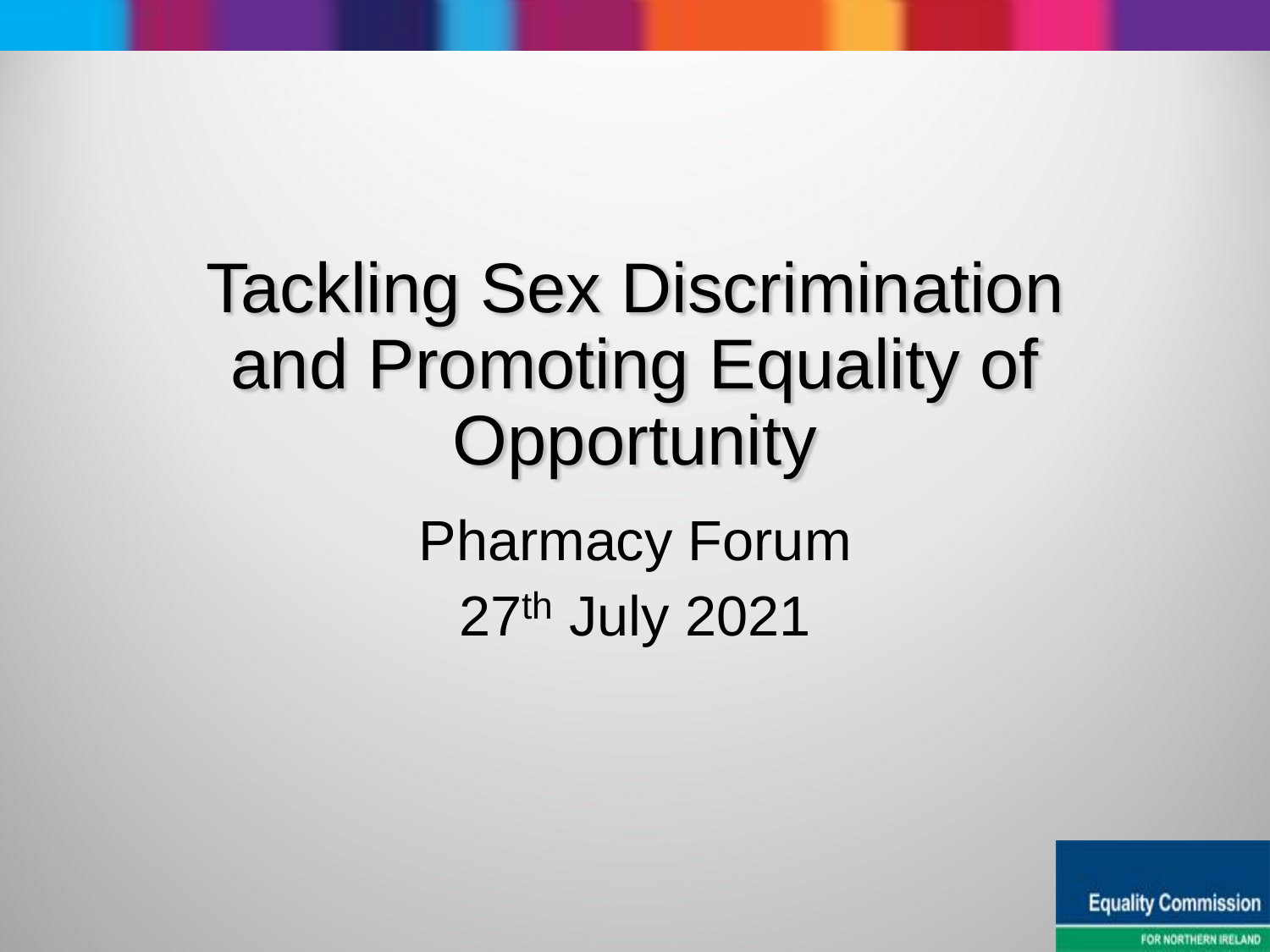### **Sex Discrimination (NI) Order 1976**

bans discrimination on grounds of:

- sex
- pregnancy / maternity
- gender reassignment
- marriage / civil partnership

#### **regulates**

- recruitment of new employees
- career development opportunities
	- o training
	- o transfers
	- o promotions
- working environment
	- o prevention of harassment
	- o flexible working arrangements
- termination of employment
- non-contractual benefits
	- o discretionary bonuses

### **Equal Pay Act (NI) 1970**

- upholds the principle of **equal pay for equal work** between men and women
- Section 1 inserts an implied **equality clause** into the contract of employment of a woman who is doing **work** that is **equal**  to that of a male co-worker (and vice versa)

#### **regulates**

- contractual terms and conditions
	- o basic pay
	- o overtime pay
	- o contractual bonuses
	- o holiday pay
	- o sick pay
	- o redundancy pay
	- o contractual benefits
		- company car
		- mobile phones
		- discounts

#### **Equality Commission**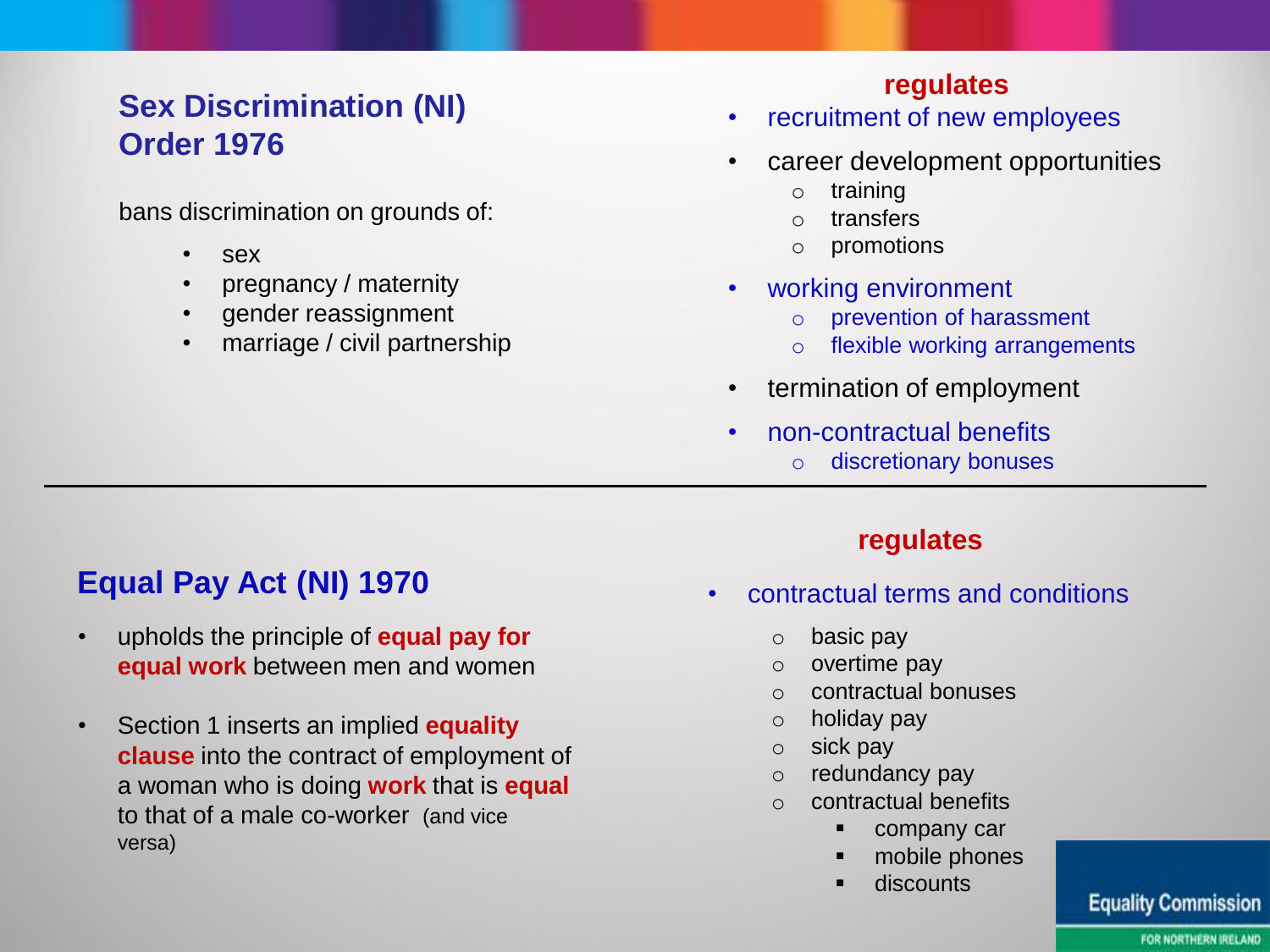## **Pregnancy & maternity discrimination**

### **DEFINITION**

- **during a protected period**
- **treating a woman less favourably**
- **on the ground of-**
	- **her pregnancy, or**
	- **that she is exercising, has exercised, or is seeking to exercise, or has sought to exercise a statutory right to maternity/adoption/paternity leave**

❖ **Less favourable treatment on grounds of pregnancy-related illness = less favourable treatment on grounds of pregnancy**

❖ **Protected period = begins at beginning of pregnancy and ends when her statutory maternity leave ends or when she takes up shared parental leave** 

**Equality Commission**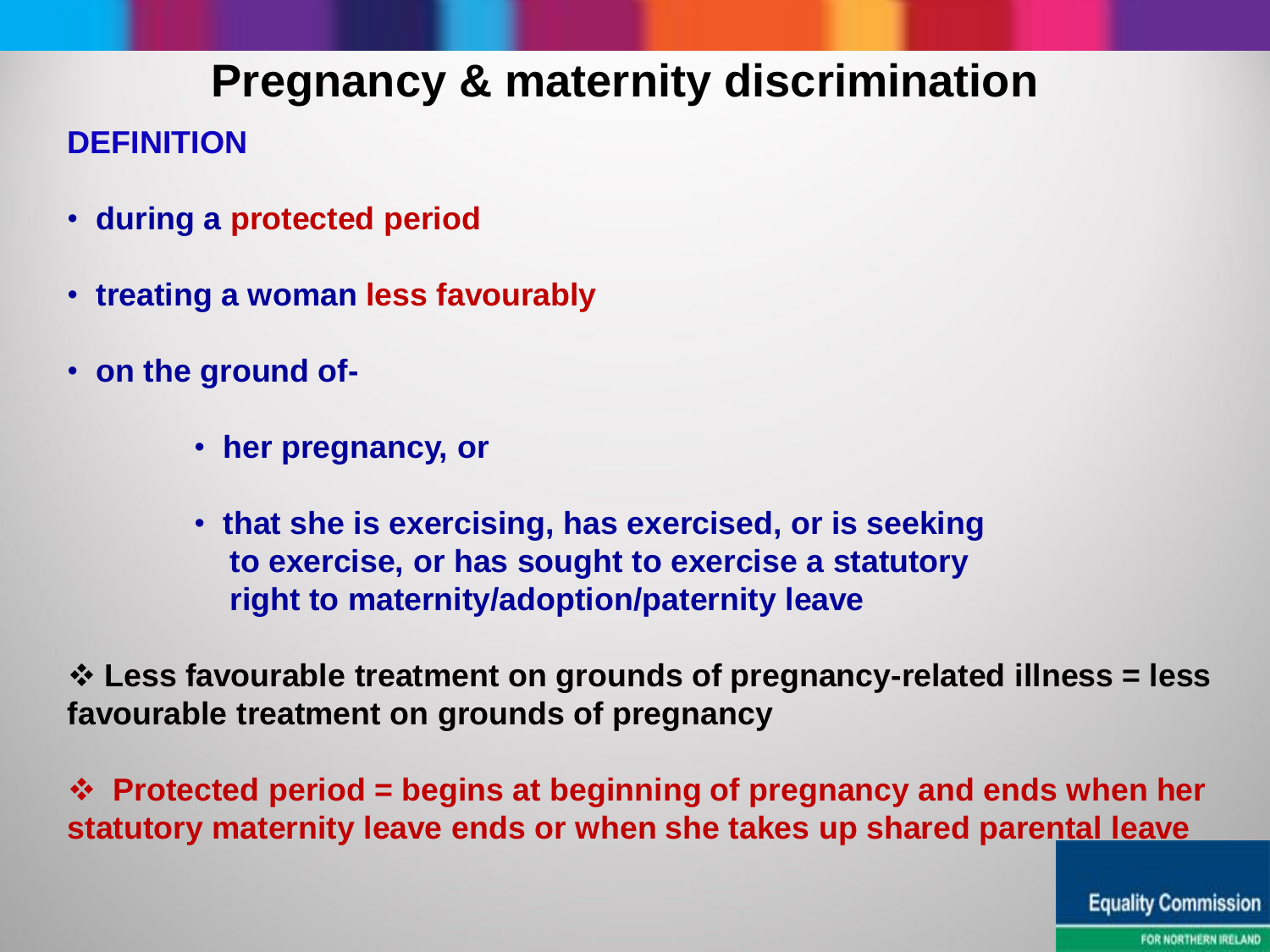

## **INDIRECT SEX DISCRIMINATION**

- **restrictions on the availability of flexible working**
- **are more likely to place women at a disadvantage compared to men**





**Equality Commission**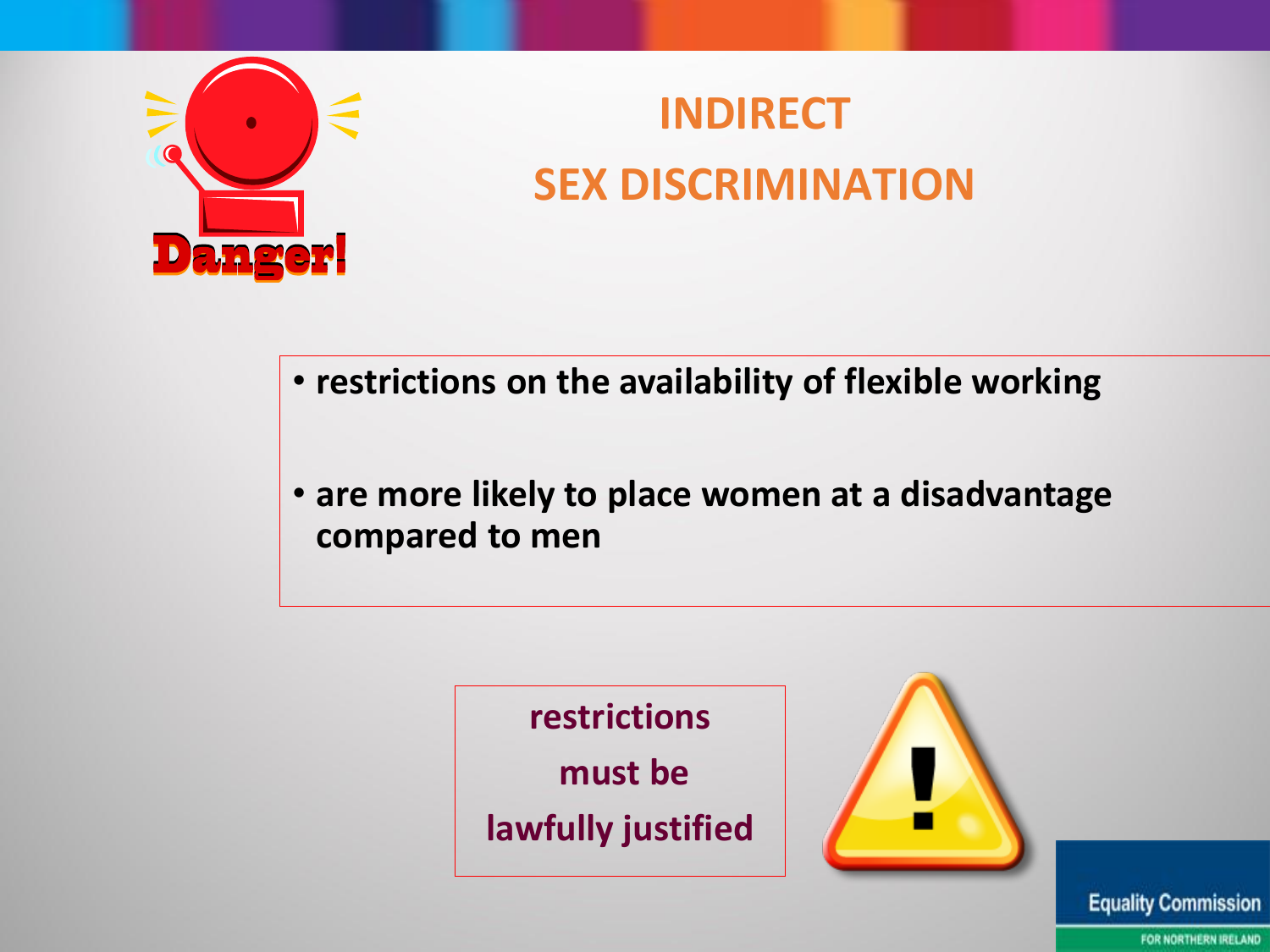## .Benefits of Flexible Working

According to the case study organisations CIPD examined, quality flexible working can help organisations:

- address skills shortages
- attract and retain talent and support diversity
- narrow their gender pay gap
- improve employee job satisfaction and loyalty support well-being
- empower organisations to be more agile and responsive to change

Equality Commission for Northern Ireland

**Equality Commission**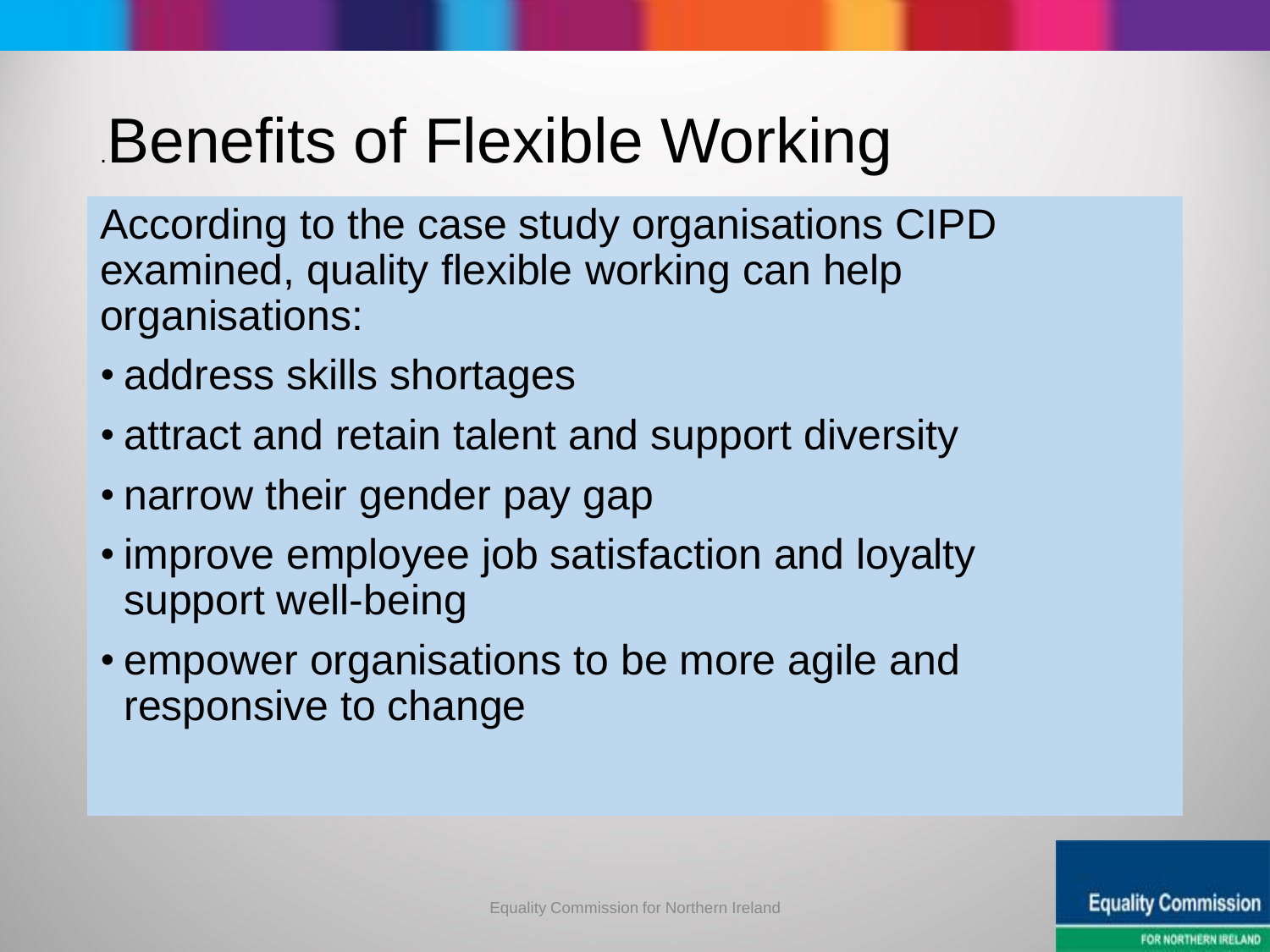# **Flexible working:** are all your staff able to work flexibly and does your culture support them to do so?

- **Design every job as flexible** by default and think creatively about how work is ۰ organised. Examples of flexible working include working from home, flexitime, compressed hours, job-sharing, and part-time or term-time working.
- Make flexible working a reality for all employees by advertising all jobs as flexible from day 1, unless there are solid business reasons not to.
- Examine and remove barriers to flexible working in your organisation and have senior leaders and managers act as role models by working flexibly themselves. Pay for work, not face time.

**Equality Commission**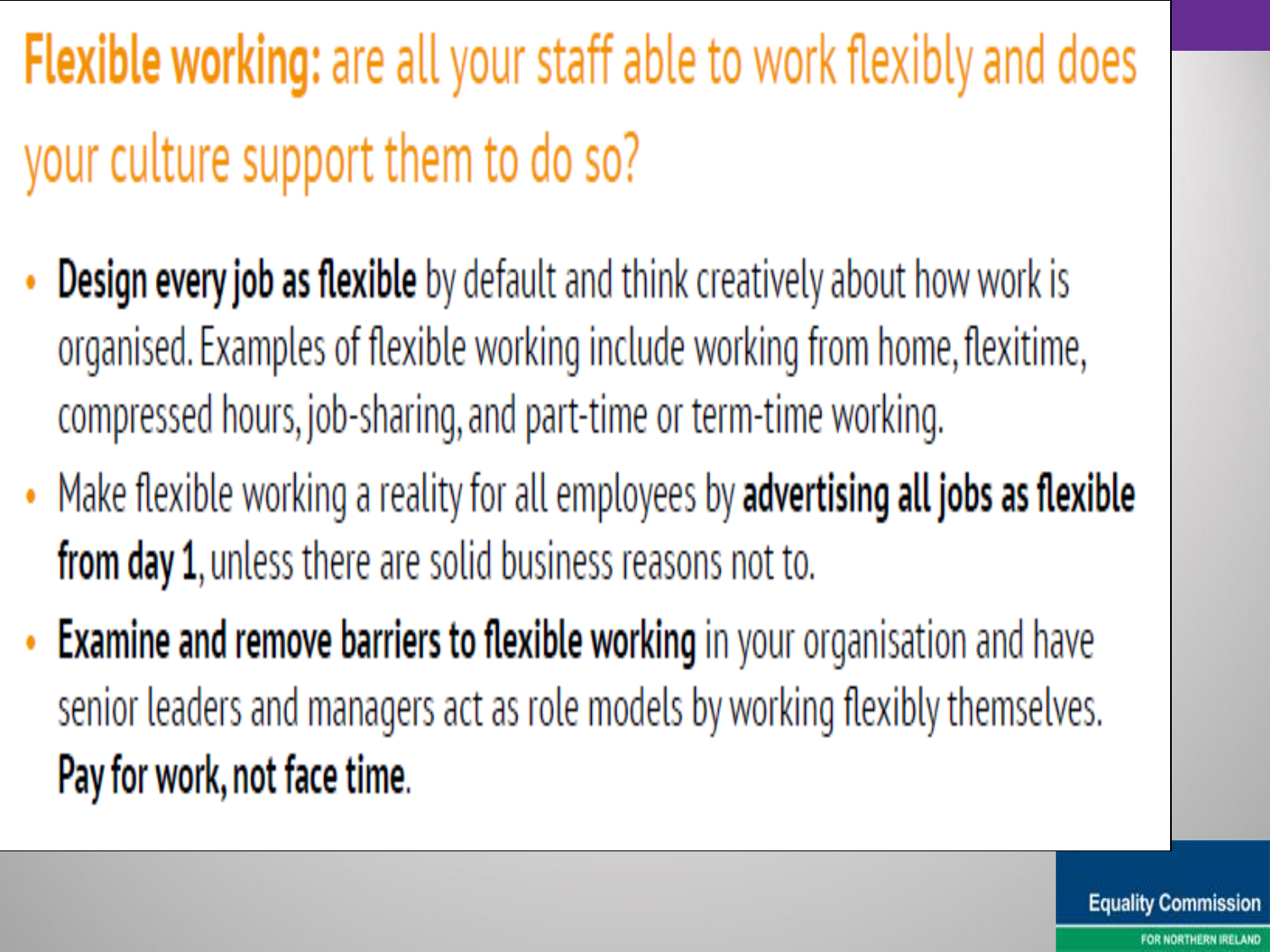# **Parental leave and returners:** are you supporting your staff with caring responsibilities?

- Do you already offer enhanced maternity pay on top of statutory pay? Consider offering enhanced pay for shared parental leave and paternity leave as well.
- To encourage take-up of shared parental leave, share the policy and simple guidance with your staff and showcase employees who use it.
- Maintain regular contact with your staff on parental leave or career breaks; promote the use of 'keep in touch' days.
- Recruit returners by putting in place returner programmes with ongoing support and by offering meaningful work at all levels, including well-paid senior roles.

**Equality Commission**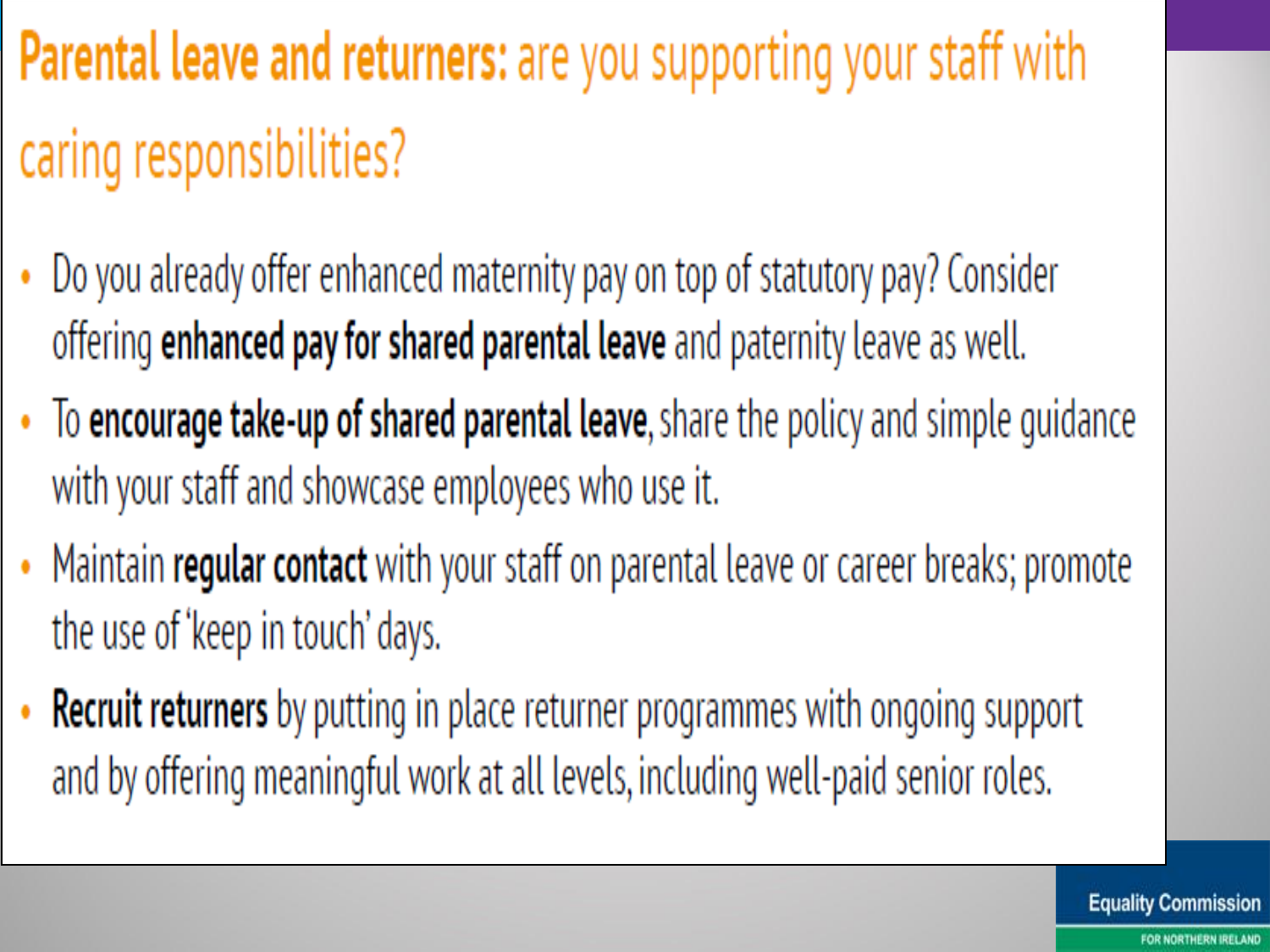## Menopause information

### • **Equality considerations and the law**

The **possible discrimination risks are in the areas of sex, age and disability discrimination and in unfair dismissal.** 

Examples from the Great Britain Tribunals

- Supporting your employees
- Menopause information  $-$  other guidance in relation to reasonable adjustments, harassment , performance etc.

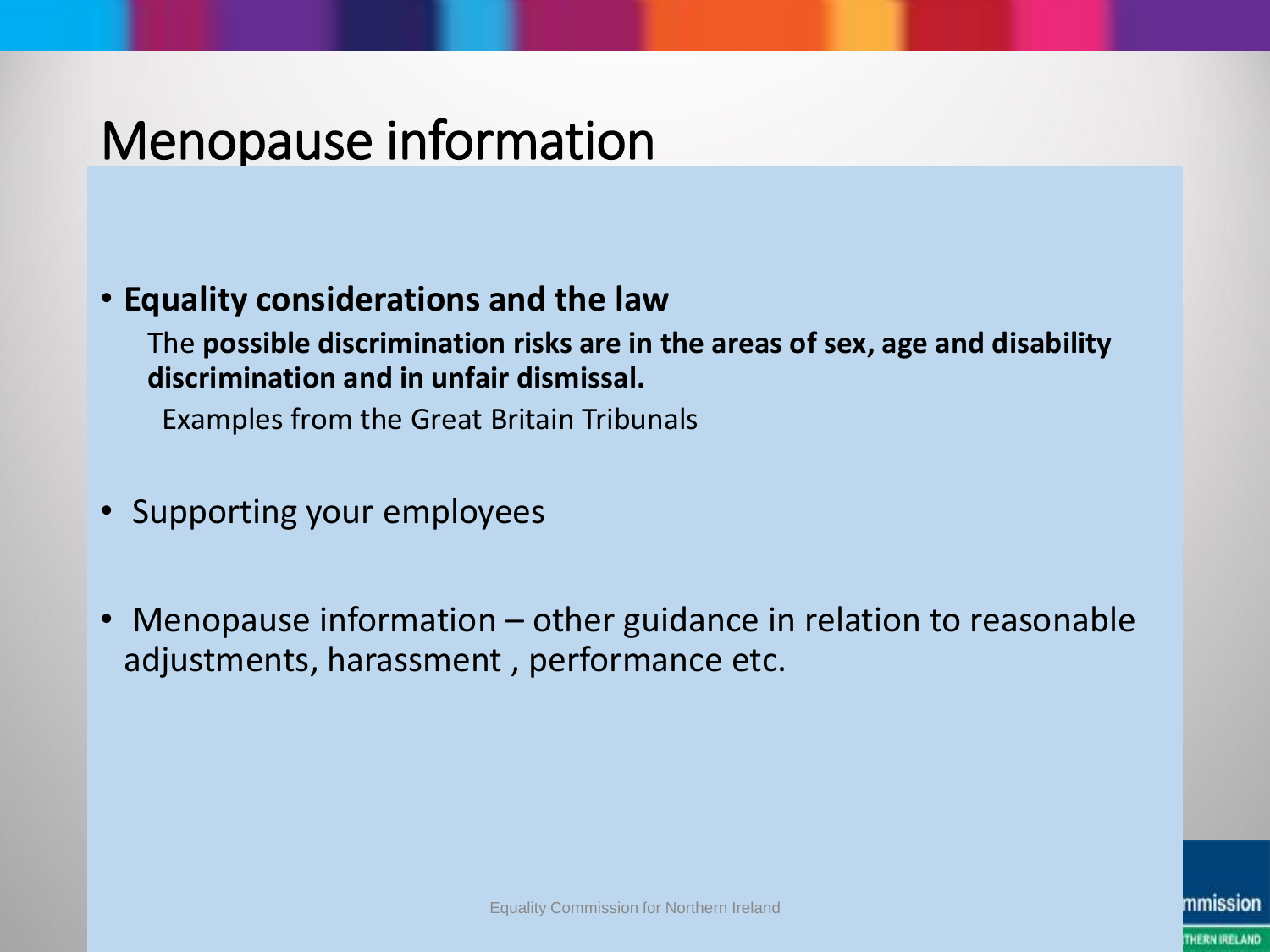

https://www.equalityni.org/ECNI/ media/ECNI/Publications/Emplo yers%20and%20Service%20Pr oviders/MenopauseInWorkplace .pdf

Equality Commission for Northern Ireland

**Equality Commission**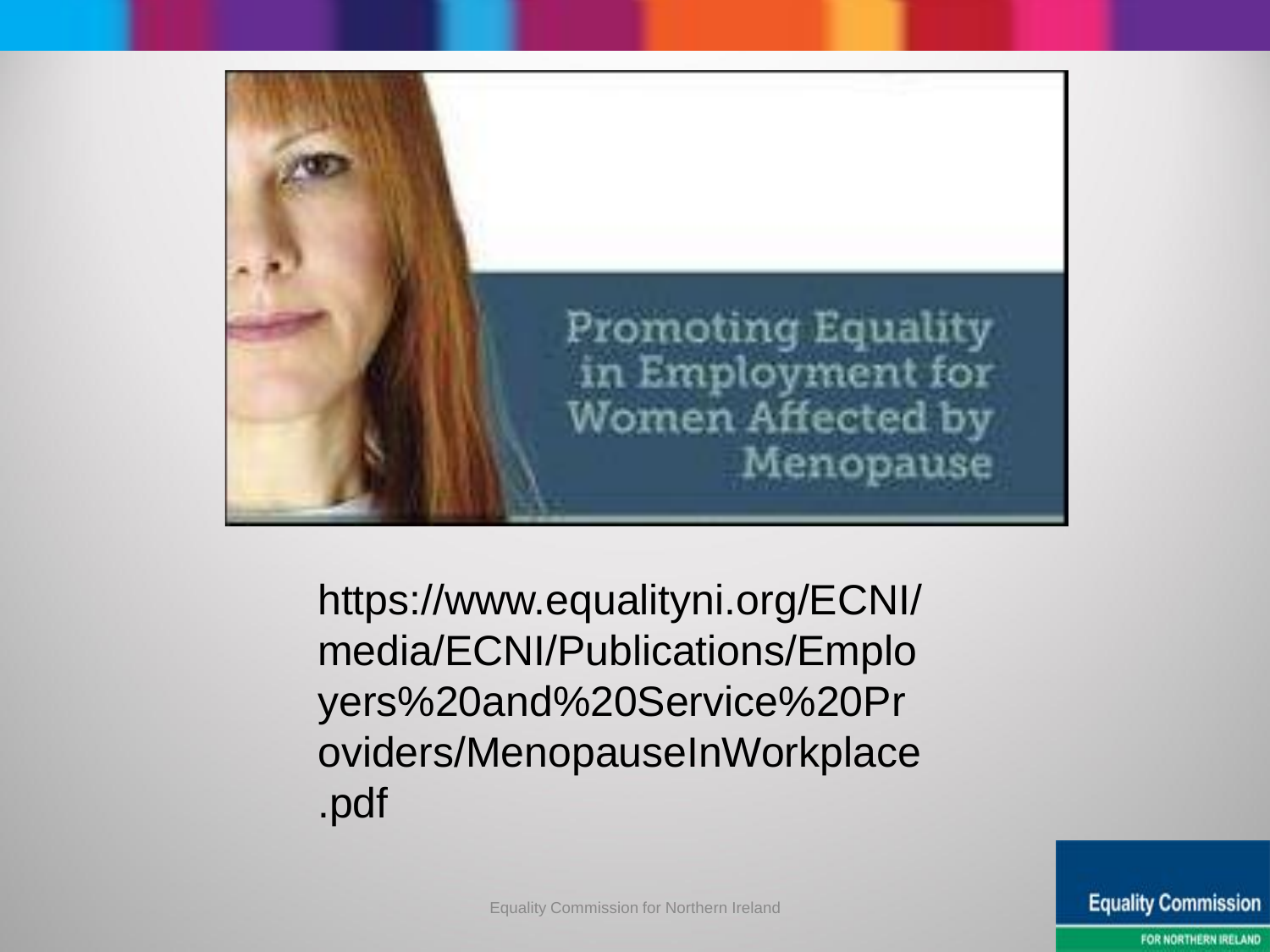## **Harassment**

**Occurs where a person is subjected-**

- ❖ **to unwanted conduct**
- ❖ **that is related to an equality ground**
- ❖ **it causes offence / fear / stress / isolation / humiliation / hurt feelings**
- ❖ **harassment can occur even if the conduct is not intended to be offensive, etc.**
	- *"I didn't mean to offend anyone"* 
		- **not a defence !**

**Equality Commission**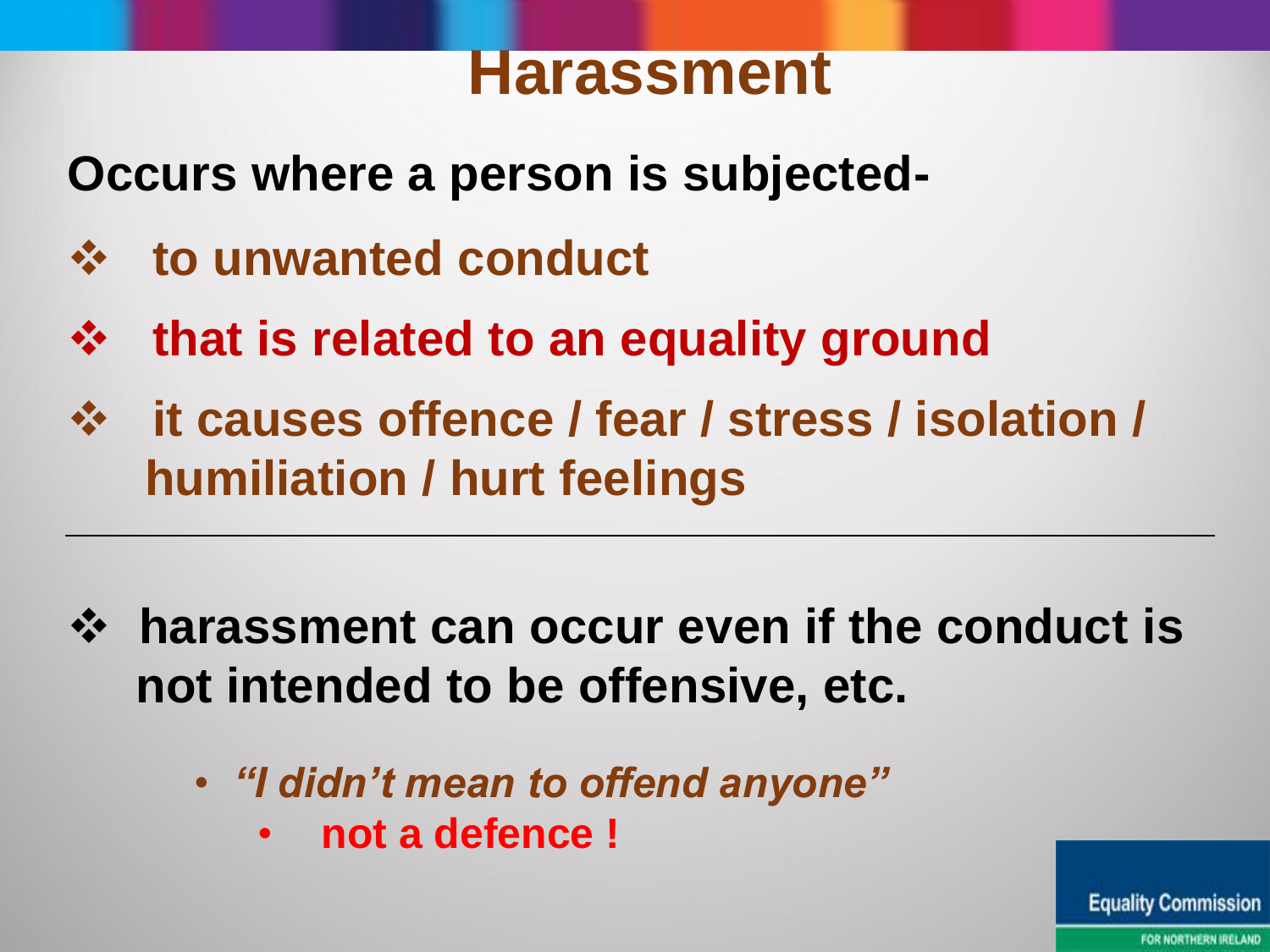## **Sexual Harassment**

**Occurs where a person is subjected-**

- ❖ **to unwanted conduct**
- ❖ **that is sexual in nature**
- ❖ **it causes offence / fear / stress / isolation / humiliation / hurt feelings**

**Or where the employee is treated less favourably for rejecting or submitting to harassing conduct**

**e.g. penalised for refusing to sexual favours**

**Equality Commission**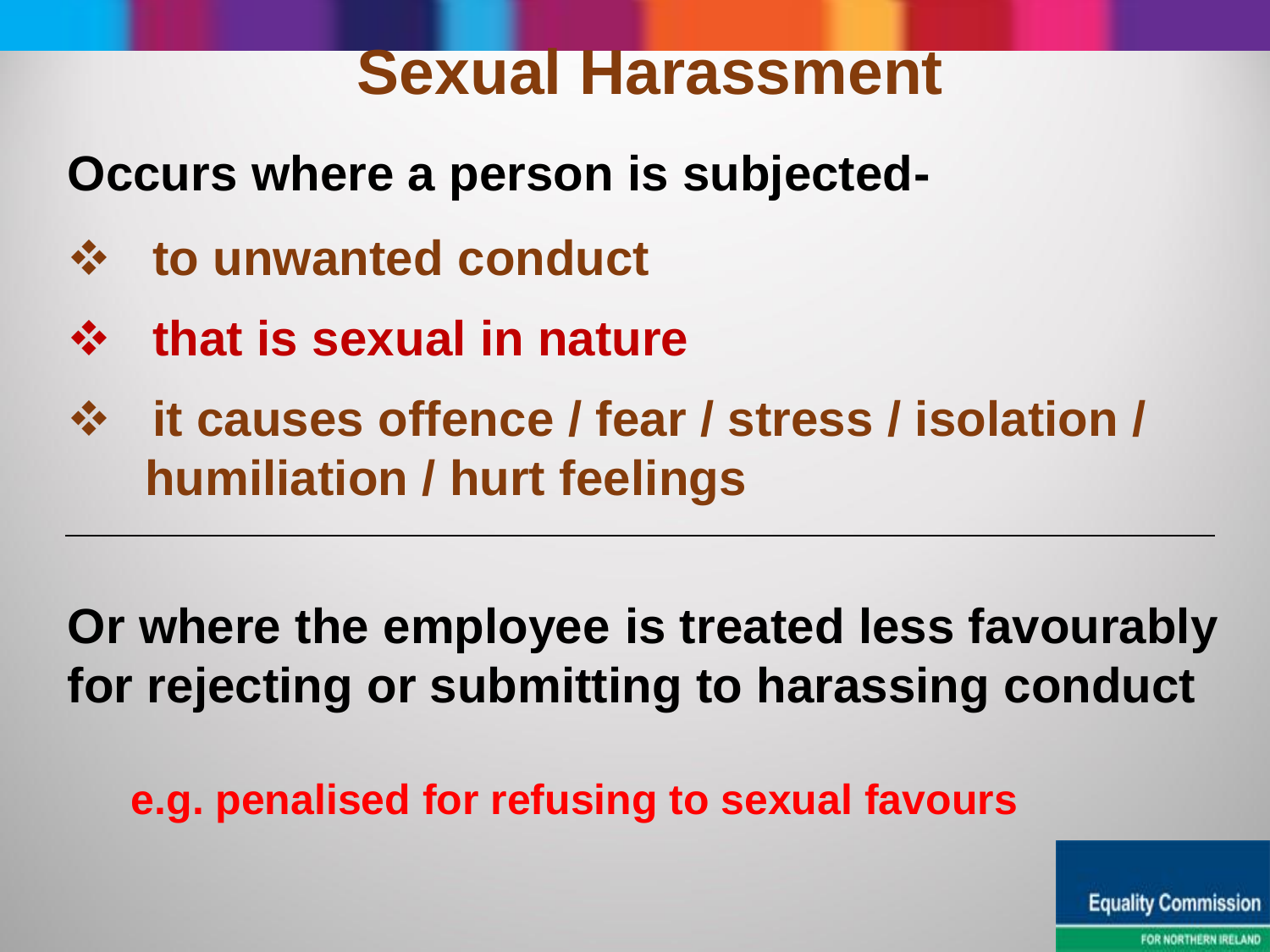## **Third Party Harassment**

Sex Discrimination Order 1976 (Amendment) Regs (NI) 2008

Employers must take reasonably practicable steps to protect their employees from harassment by third parties (such as clients or customers). The employer is liable, where such harassment is known to have occurred on at least two other occasions and where the employer had not taken reasonable steps to prevent it happening again.

**Equality Commission**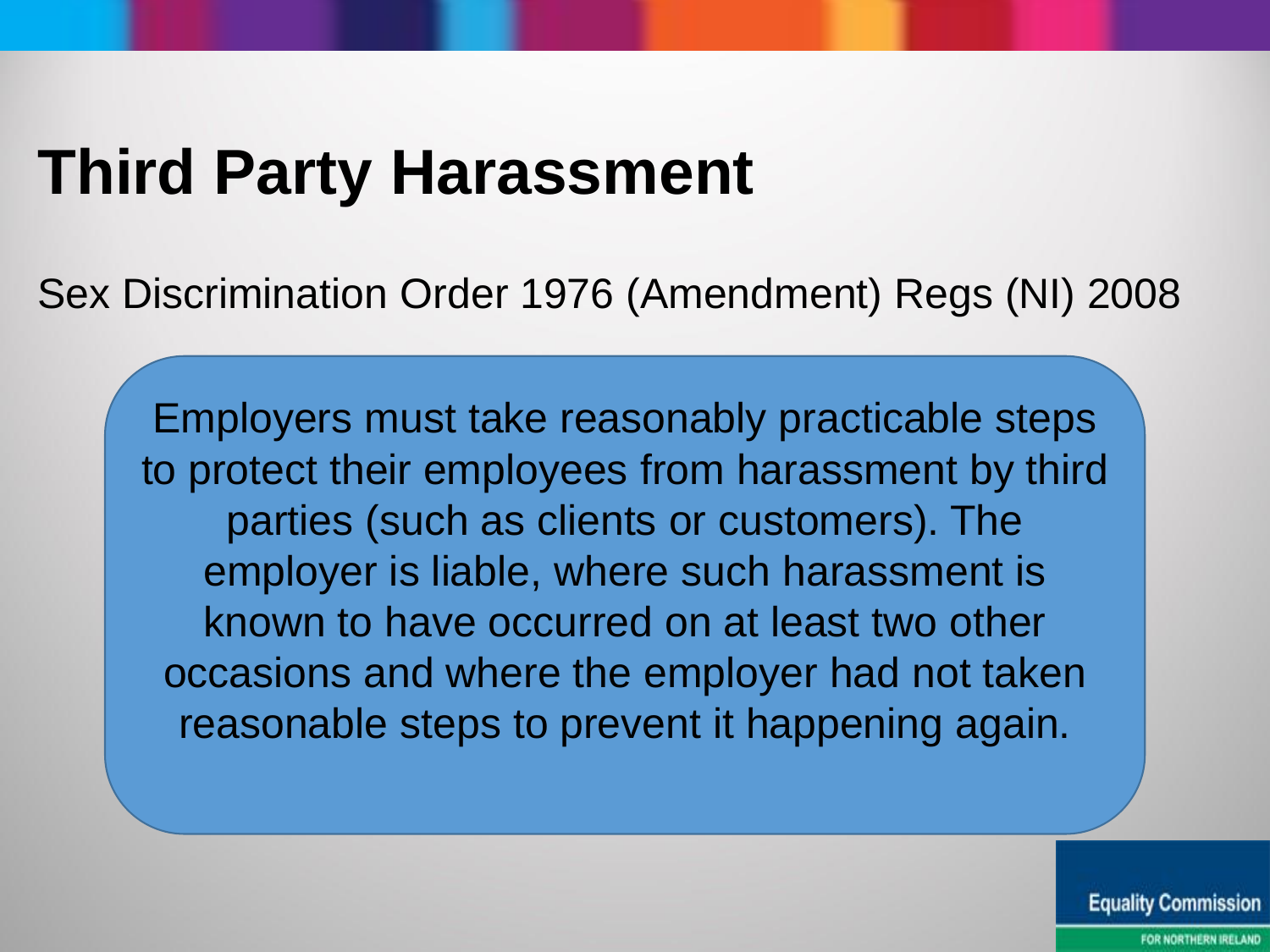## Policies

- Pregnancy & Maternity Policy reference to paternity/adoption policies, breastfeeding policies
- Helping line managers [https://www.equalityhumanrights.com/sites/default/files/working](https://www.equalityhumanrights.com/sites/default/files/working-forward-conversation-guide-for-line-managers.pdf)forward-conversation-guide-for-line-managers.pdf

• Handover plan

• https://www.equalityhumanrights.com/en/publication[download/pregnancy-maternity-and-shared-parental-leave-how](https://www.equalityhumanrights.com/en/publication-download/pregnancy-maternity-and-shared-parental-leave-how-write-handover-plan)write-handover-plan

**Equality Commission**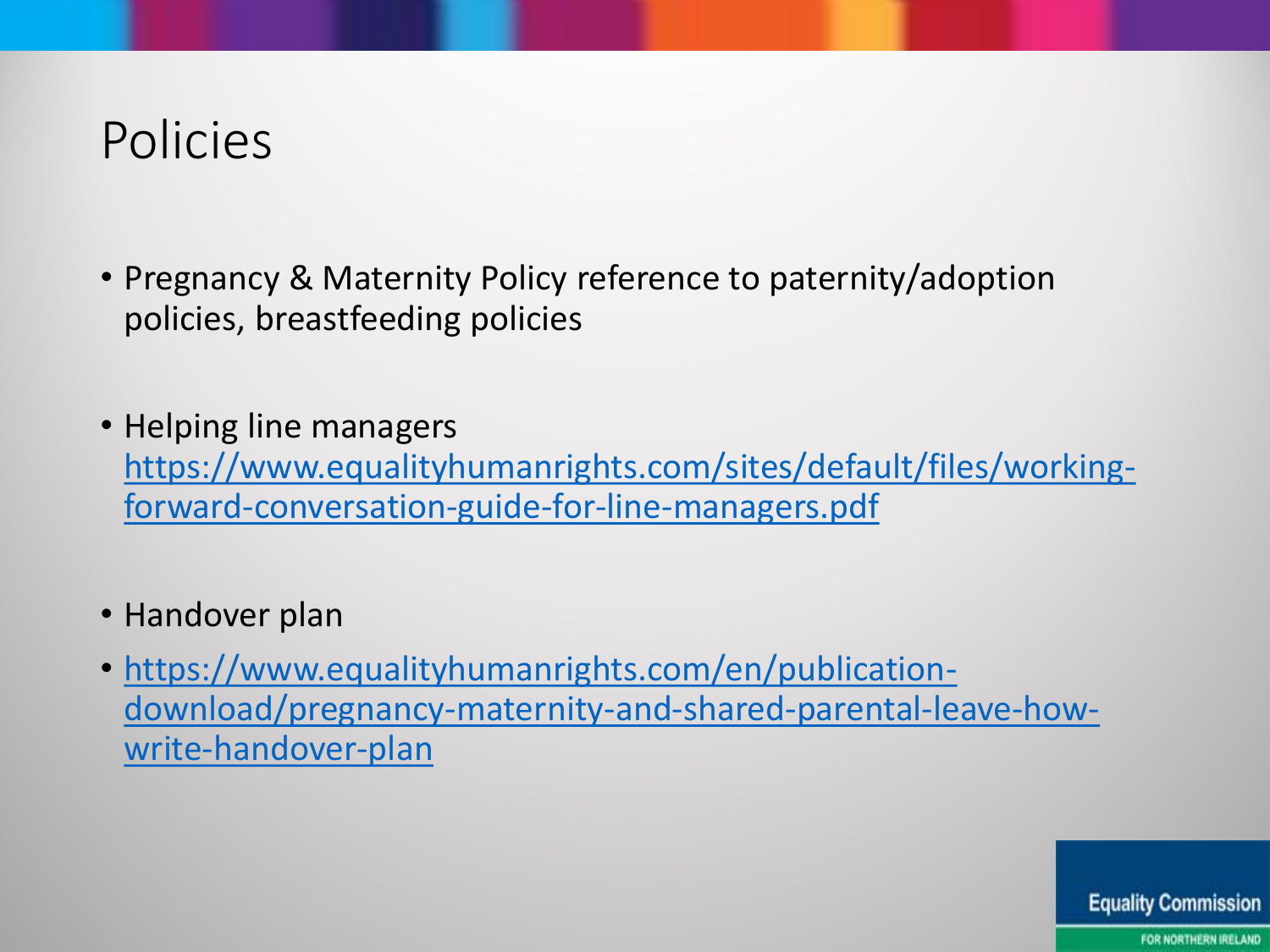## Further support on policies and good practice

- Shared Parental Leave and Pay (including provisions for time off to attend antenatal appointments and pre-adoption meetings, extension of adoption leave and pay to prospective adopters and surrogate parents. Extension of Right to Request Flexible Working.
- [https://www.economy-ni.gov.uk/publications/shared-parental-leave](https://www.economy-ni.gov.uk/publications/shared-parental-leave-and-pay-technical-guidance-employers)and-pay-technical-guidance-employers
- <https://www.nidirect.gov.uk/articles/shared-parental-leave-and-pay>
- Breastfeeding [https://www.publichealth.hscni.net/publications/promoting](https://www.publichealth.hscni.net/publications/promoting-breastfeeding-mothers-returning-work-guide-employers-1)breastfeeding-mothers-returning-work-guide-employers-1

Equality Commission for Northern Ireland

FOR NORTHERN IRELAND

**Equality Commission**